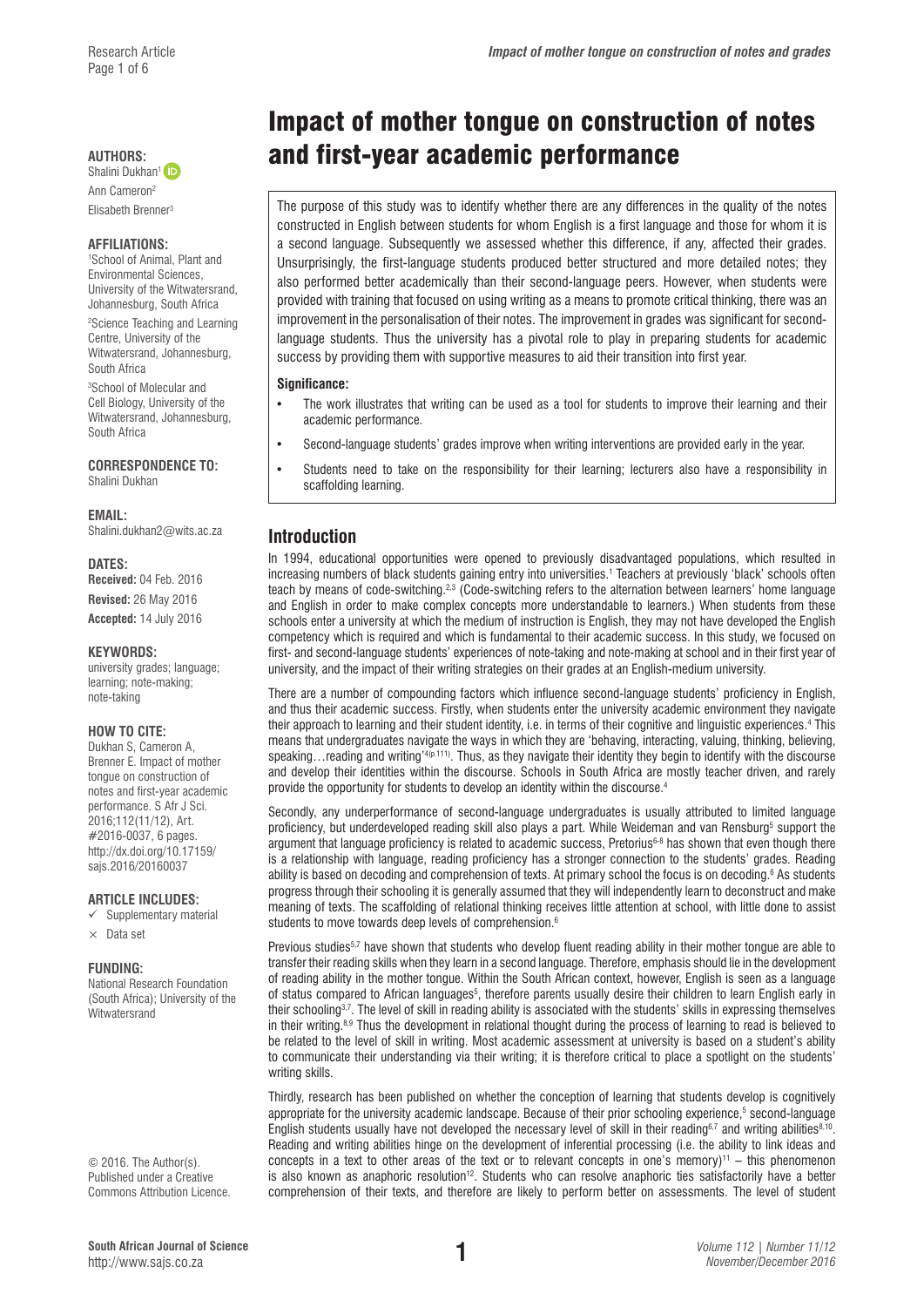engagement with anaphoric resolution is likely to be evident in the notes that they make. Undergraduates who paraphrase, and whose notes contain accurate content not provided by the lecturer, are more likely to consider links and connections with different content areas in the text, and are more likely to relate their new knowledge to their current knowledge structure. Poor inferential reading can be evidenced in poor inferential writing; thus a student's writing can give clues to their cognitive level of engagement. More importantly, the process of writing can assist students identify gaps in their understanding.

Carstens and Fletcher<sup>10</sup> noted that writing interventions which focus on the development of understanding and handling of content, structure and style, and on language development, can enrich learning experiences and students' grades. We hypothesise that – as writing is an individual activity which students are expected to master before they enter university, and is central to university assessment – by focusing on the development of writing abilities students would be able to self-identify gaps in their learning. The process of compiling study notes could provide the mechanism for students to develop a deep approach to learning, and thus improve their grades. Training disadvantaged students in the skill of writing has been shown to improve their academic literacy<sup>13</sup>, but there is a dearth of literature on whether a focus on the development of the students' skill in constructing their notes is likely to influence first-year students' writing abilities, *and* the depth of their study notes, *as well as*  their academic performance.

Undergraduates need to comprehend a lecture taught in English, including making sense of the terminology of the discourse and being able to capture sufficient content in their notes.<sup>14</sup> The students' understanding of the vocabulary within science is important because it influences their comprehension of the material presented during fastpaced lectures. Biology is particularly rich in specialist terminology, so the issue of language support is important in this context. Students who have not had sufficient experience using English to converse may require additional guidance to be able to understand scientific terms.15

When students have difficulty with the vocabulary of the discipline, the quality of the notes they capture in the lecture will be affected. Most students take notes to aid lecture recall, to improve their understanding, and to capture information that is required for assessments.16 But the cognitive overload that second-language students face in lectures could compromise the opportunity for learning. Concerns about the limited support that second-language students have received in developing academic language skills provided the motivation for investigating the impact of language on note-making and hence on academic performance. Because the literature has shown that the quality of students' notes is linked to grades,<sup>17</sup> the question that guided this study was whether the practice of writing could be used to enrich the secondlanguage students' learning experience and improve their grades.

The quality of notes that students capture in class (note-taking) affects the way in which they engage with and revise their notes after class (note-making). The note-making phase is more closely associated with generative learning than the note-taking phase.18 Generative learning refers to the students' creation of links between prior knowledge and new knowledge.19,20 This means that during note revision, if second-language students spend more effort in understanding the language in which the concepts are taught than on enhancing their depth of understanding, the quality of their notes will be compromised and they will miss generative learning opportunities. The lack of generative learning will then impact on the grades that students achieve.

It was surmised that by analysing and comparing the notes prepared by first- and second-language students, in comparison to the content lecturers provide, insight should be gained regarding the differences in the ways in which these students approached their note-making and learning. The results were then viewed in relation to the grades that students received in tests and examinations in their first year.

# **Methods**

This study forms part of a larger one which focused on the relationship between the notes that first-year students constructed and their grades.

The study was conducted in a biology course at a South African university, and extended from Semester 2 in 2009 to Semester 1 in 2011. Two lectures per semester were identified for this research. A 45-minute lecture was observed and video-recorded for each of four lecturers per year. The video-recorded lectures were transcribed for analysis and compared to data collected from students. In each year of the study, between 43% and 60% of the participants were secondlanguage students.

Students voluntarily completed the questionnaires. The return rate of completed questionnaires for each year was about 25%. The questionnaire probed note-taking and note-making experience at school and university. The students' responses to the questionnaire were analysed according to:

- prior schooling experience in constructing notes
- use of notes for assessment preparation at school
- their expectations of university lecturers
- additional information provided on the lecturers' slides
- how students captured notes
- the reasons for note-taking and note-making

In each year, 30 students per year (i.e. 90 students in total) were randomly selected from those who completed the questionnaire. These students participated in one-on-one, face-to-face interviews. The first interview was conducted 2 months into Semester 1, the second interview 1 month into Semester 2, and the third at the beginning of the following year. Interviews were used to gather insight on how students' views, expectations and experiences of their note-taking and notemaking practices changed as they gained experience at university.

The notes which participating students used for study purposes were photocopied, and analysed in terms of the quantity and quality of content. A total of 240 sets of notes (from eight lectures for 30 students each) was analysed. A rubric developed by us (Appendix 1 in the supplementary material) was the starting point for the qualitative analysis of students' notes; this rubric was based on SOLO taxonomy. SOLO taxonomy is used to evaluate a student's cognitive ability on certain tasks, and defines different cognitive levels and knowledge dimensions.21 Cognitive abilities are defined at the structural, conceptual and procedural level, and an increase in mental abilities is observed as one moves up each of these cognitive levels. Other researchers (e.g. Reed et al.<sup>22</sup> and Granville and Dison<sup>23</sup>) have modified SOLO taxonomy so that it could be used within a disciplinary context or generically. Our study outlines how SOLO taxonomy can be used in nuanced ways. In this study, the application of the different cognitive levels can be gauged by analysing students' notes. The more links to prior knowledge and greater incorporation of the students' input, the higher the cognitive level of the student in that piece of work. The qualitative results from the analysis using the rubric are referred to as the notes score.

Students' notes were also analysed quantitatively according to a comprehensive set of notes made by one of the authors (S.D.). The number of information units provided in students' notes was calculated. Information units are blocks of information or whole ideas, and comprise a sentence, clause or stand-alone phrase.<sup>24</sup> Numerous other authors<sup>24-27</sup> have used the measure of information units as a method of analysis of notes. By looking at the number of information units in the students' notes, a comparison was made of the amount of content students noted from the lecturers' verbal explanations and from the visuals provided in class. Additional information that students captured from other resources was also considered. Two peers in the education field independently repeated this analysis, and evaluated 10% of the notes, with more than 95% agreement in terms of analysis.

Students' grades were obtained from departmental records. Data were quantitatively analysed using a single-factor analysis of variance and KyPlot version 2.0.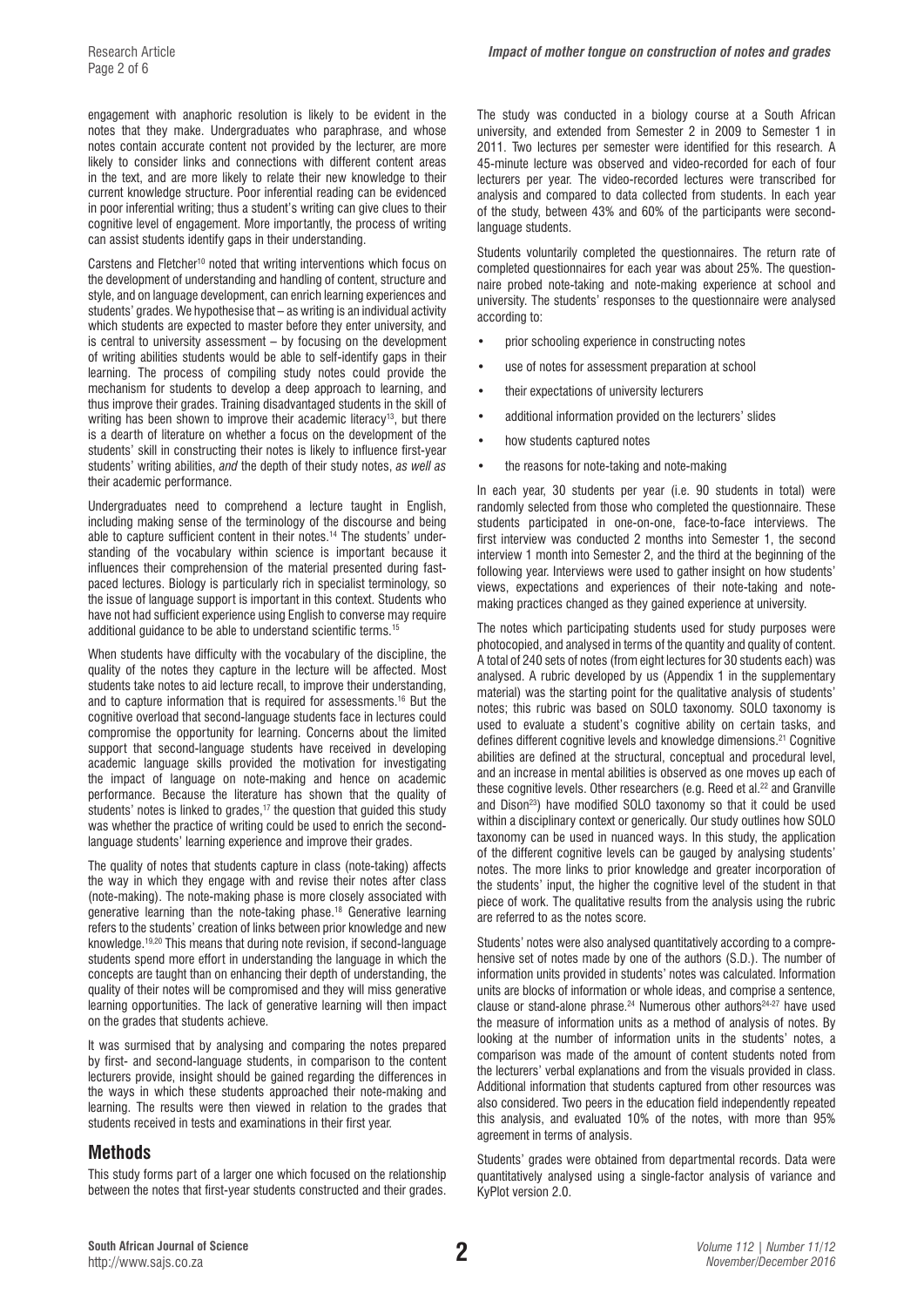Ethics clearance was granted by the university's Human Research Ethics Committee (HREC Non-Medical Protocol number: 2009ECE114). Informed consent was obtained from all participants, and the principles of the Declaration of Helsinki were adhered to.

#### **Results and discussion**

Undergraduates at the university at which this study was conducted had experienced some communication in English at school. In this study, first language refers to students whose mother tongue is English, while second language refers to students whose mother tongue is not English.

Data obtained from the interviews support previous findings (e.g. Rollnick<sup>2</sup> and Kapp<sup>3</sup>) that code-switching continues into secondary school. A comment from a second-language first-year student was that because code-switching was not practised at university, language posed a barrier to her understanding of the content presented during lectures:

> *I used to go and ask my teacher; she used to explain in my language; but here* [at university] *everything is done in English; I'm far from home; there's no one to ask.*

A total of 10% of the students commented that their level of competence in English affected the depth of meaning that they were able to construct, and thus affected their quality of notes. Students with low levels of vocabulary associated with the language of instruction and with the discourse struggle with anaphoric resolution.<sup>12,13</sup> Moreover, when second-language students do not have opportunities to practise anaphoric resolution, there is an impact on the depth of understanding that they are likely to access and thus the time that it takes for them to form a deep understanding of lecture content.<sup>13</sup>

Two international studies have reported that South African learners are ranked amongst the lowest in international standards in reading, and that the language in which learners were taught at school and the language of assessment most likely contributes to the students' poor academic performance.28,29 As students progress through school, it is essential that they learn to formulate a cohesive representation of their texts<sup>8</sup>; thus the focus should lie in the development of language proficiency<sup>3,6,7,30</sup> and reading ability5-7. Because the expectation is that students would have developed the required level of skill at school, lecturers at university do not generally focus on developing reading skills.3,9,13,31

#### *School experience influences transition into first year*

Compared with first-language students, on average 11% more of the second-language students reported that, unlike the situation at university, they had been provided with comprehensive notes from their teachers at school (Table 1). These students reported that they usually did not engage further with the material other than to memorise the content. This approach results in surface learning because students are not compelled to resolve anaphoric ties within topics, and to form a global understanding of topics.

| Table 1: | First- and second-language students' note-making experiences |
|----------|--------------------------------------------------------------|
|          | at school                                                    |

|                 | students                                     | <b>First-language English</b>        | Second-language English<br>students          |                                      |  |  |  |  |
|-----------------|----------------------------------------------|--------------------------------------|----------------------------------------------|--------------------------------------|--|--|--|--|
| Year            | <b>Received</b><br>notes from the<br>teacher | Some<br>experience in<br>note-making | <b>Received</b><br>notes from the<br>teacher | Some<br>experience in<br>note-making |  |  |  |  |
| 2009            | 5                                            |                                      | 11                                           |                                      |  |  |  |  |
| 2010            | 4                                            | 13                                   | 5                                            | 8                                    |  |  |  |  |
| 2011            | 5                                            | 9                                    | 8                                            | 8                                    |  |  |  |  |
| <b>Combined</b> | 14                                           | 29                                   | 24                                           | 23                                   |  |  |  |  |

This practice on the part of the teacher results in a lack of generative learning opportunities on the part of the students. Teachers who provide comprehensive notes are taking on the responsibility for student learning because they are, in essence, providing material which the learners rote learn. Students are not then encouraged to engage with their work at a deeper cognitive level. However, when teachers scaffold inferential processing activities in their classroom then students are more likely to engage in higher cognitive processes and in constructing meaning.11 This also means that practice in reading and writing would enable more efficient anaphoric resolution.<sup>12</sup>

#### *Mother tongue influences the quality of students' notes*

Data from this study show that when students entered university, those who were accustomed to receiving notes from the teacher at school used the lecture slides as study notes, because their previous school experience had led them to conclude that the slides provided all the information that they were required to know. But at university, lecturers usually use slides as an aid to their teaching, and to provide key points so that students can use them to focus and extend their learning after class.

Based on data from the analysis of the video-recorded lectures, the detail that lecturers provided verbally (i.e. material that was not on the slides) ranged from 8% to 76% of the total information provided during the lecture. This proportion makes it essential that students should know how to use the lecturers' slides to enhance their learning. However, from the interviews it became clear that second-language students did not seem to understand that the lecture slides were a base on which they needed to expand. They stated that they struggled with copying content from the slides and noting material from the lecturers' verbal explanations while also decoding biology and English vocabulary, which impacted on the quality of their notes in class and the depth of the notes they made after class. These findings support Wildsmith's<sup>30</sup> assertion that, although they are able to read and understand, students struggle with writing in the formal academic context. It is likely that because students' learning experiences have not usually involved higher cognitive processing (i.e. relational thinking<sup>23</sup>), they do not have the know-how or inclination to formulate extended notes at university.

In Semester 1, the second-language students captured half the quantity of notes from the verbal and visual aspects of the lectures that their peers did (Table 2). The first-language students also noted more content from resources other than that provided in the lecture (Table 2). And the notes that second-language students made were not as coherent in terms of the development of ideas and organisational structure, as reflected by the notes score (Table 2). Although these observations were made when quantitatively and qualitatively analysing the students' notes (Tables 2 and 3), there were no statistically significant differences.

In Semester 2, the situation changed: second-language students captured more facts for Lecturer 3's sections in 2009 and 2010 than their first-language peers (Table 3). Lecturer 3 provided keywords, and probably because of their comprehension of English, the firstlanguage students did not capture as much content because they better understood the concepts that the lecturer explained. In contrast, second-language students were more likely to feel compelled to capture in entirety what the lecturer was saying. For Lecturer 4's section, when students had to note key points (as opposed to keywords only) from the slides, second-language students noted fewer points than did firstlanguage students (Table 3). Lecturer 4 based the lecture content on personal research in the field and lectured in a conversational manner; the second-language students may have had difficulty in deciphering what content needed to be noted and therefore captured less material than their first-language peers.

By Semester 2, second-language students had likely realised the importance of the lecturers' verbal explanations in relation to the content that was tested, and therefore knew that the material provided on the lecturers' slides was not sufficient for their studying. They learned that they needed to listen to  $-$  and understand  $-$  the lecturers' verbal explanations, as shown in a comment from a second-language student: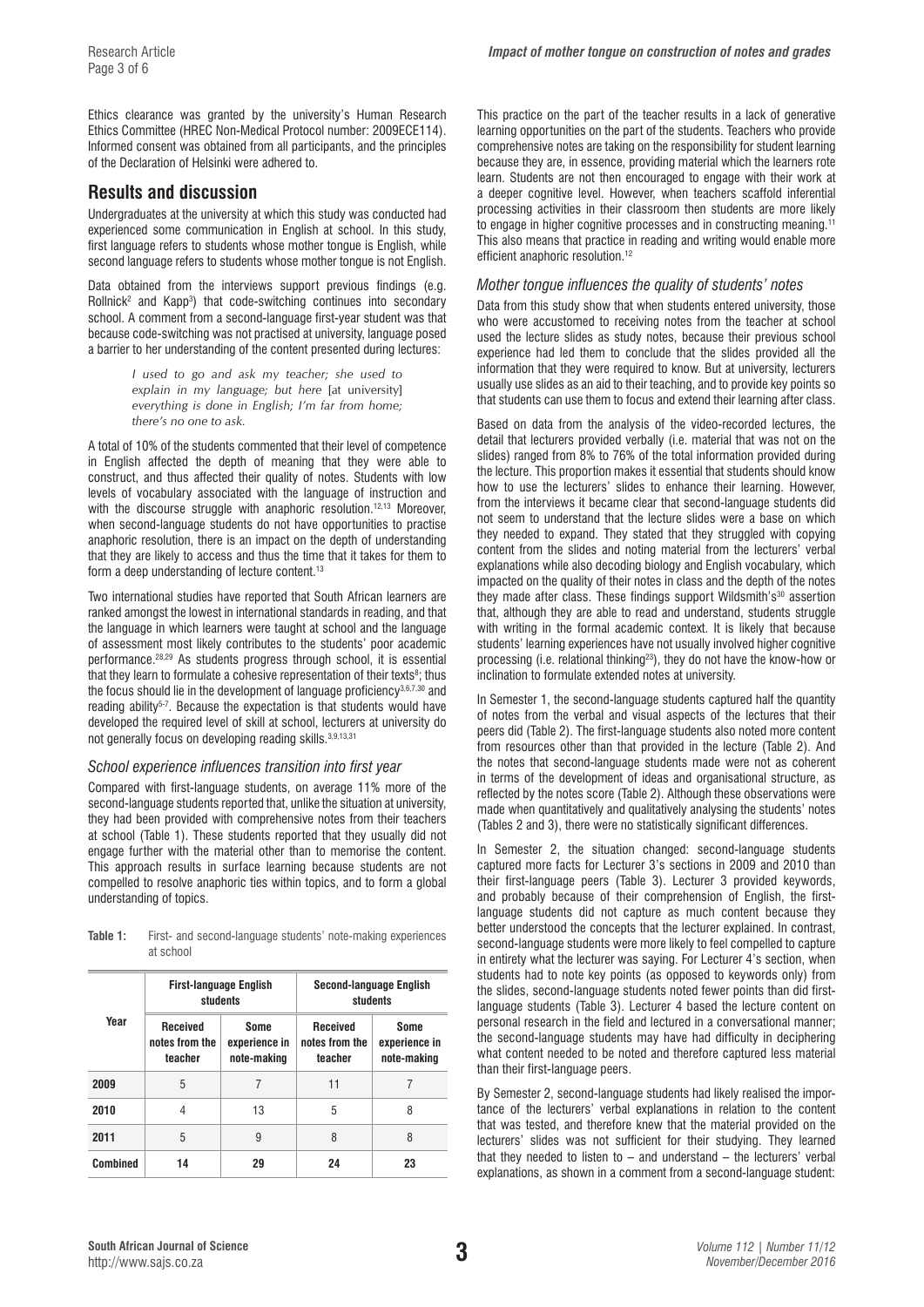*For the first semester it was difficult; I had a problem in taking down notes, so now* [Semester 2] *I've realised that what the lecturer is saying is more important than going through the notes*  [slides]*, they would go through the slides but they add a little bit and I've realised that those are the things that they ask you in the test.* 

However, first-language students were aware, from the beginning of the year, that the verbal aspect of the lectures contained the detailed material that would be examined, and consequently acted to capture some of this information in their notes. In 2010 and 2011, the firstlanguage students noted more content from the verbal lecture than did the second-language students, and made more coherent notes, as shown by the notes score (Table 2 and 3). Storch<sup>14</sup> reported that students should write more coherent and personalised notes as they gain experience and a better grasp of English within university; our data show that language of instruction can impact on the quality and quantity of the notes that are made.

Compared with the second-language students, the first-language students noted almost twice the amount of information from the textbook (Table 2). During interviews it emerged that second-language students lacked experience in using textbooks at school, and therefore found it difficult to know how to deepen their learning and class notes using the textbook at university. Students are expected to read their texts, class notes and library books so that they can extend the knowledge which is provided in the lecture. But students are not reading at levels that show mastery.5-7,12 Students are able to decode but are not able to comprehend texts at the required levels.5,6 This inability stems from issues around literacy prior to the students entering tertiary education. These issues include limited access to books at schools, lack of encouragement to read for pleasure, and limited printed resources in African languages.6

Using textbooks develops the students' ability to engage with material in a manner that allows for the construction of cognitive learning.32 But a major barrier to learning science is the grammar of science.<sup>33</sup> Not having a good command of scientific vocabulary not only influences a student's ability to read and write in a scientific manner but also their ability to understand the scientific content.<sup>34</sup> The range of vocabulary that the students had developed prior to their first year at university influenced how much they understood when they read lecture slides and their textbooks:

> *Most of the time if I'm using the textbook, I write it in the way the textbook gives it but then I would make myself understand it better,* [because] *I realised that there was this vocabulary gap, so to familiarise myself with the vocabulary I have to somehow incorporate the vocabulary the textbook uses, which is university vocabulary, into my work because if I don't then I will be stuck in an exam just not knowing what they are asking.*

Students who have limited vocabulary struggle with anaphoric resolution, and this impacts on their ability to paraphrase.<sup>13</sup> Students need to gain experience within the academic environment of the university in order to understand the level of self-regulation that is required, and this understanding enables them to have realistic expectations of their role in first year. Additionally, to improve academic performance, there should be adequate exposure to written texts at school.13 As the schooling system currently stands, the majority of students has not been groomed to use writing to critique texts or as a vehicle to explore their understanding, yet at university they are expected to have developed the required skill to use writing as a way of communication *and* to evidence higher-order cognitive skills.3 Our findings show that as much as students need to take charge of their learning, the

**Table 2:** Comparison of Semester 1 note-making averages between first- and second-language students

|                                                             | L1<br>2010           |    |                | L <sub>2</sub> | L1   |                | L <sub>2</sub> |                | <b>Combined</b> |                |                |                |
|-------------------------------------------------------------|----------------------|----|----------------|----------------|------|----------------|----------------|----------------|-----------------|----------------|----------------|----------------|
|                                                             |                      |    | 2010           |                | 2011 |                | 2011           |                | L1              |                | L <sub>2</sub> |                |
|                                                             | E <sub>2</sub><br>E1 |    | E <sub>1</sub> | E <sub>2</sub> | E1   | E <sub>2</sub> | E1             | E <sub>2</sub> | E1              | E <sub>2</sub> | E1             | E <sub>2</sub> |
| Number of facts                                             | 69                   | 36 | 87             | 44             | 52   | 43             | 72             | 36             | 62              | 41             | 80             | 42             |
| Number of verbal aspects                                    | 66                   | 28 | 84             | 39             | 40   | 39             | 70             | 38             | 55              | 35             | 78             | 38             |
| Number of visual aspects (content on slide/board/overheads) | 59                   | 28 | 82             | 39             | 40   | 39             | 69             | 39             | 51              | 34             | 76             | 38             |
| Additional information from other resources (e.g. textbook) | 17                   | ⇁  | 5              |                | 11   | 6              | 3              | $\overline{2}$ | 18              | $\overline{ }$ | 5              |                |
| Notes score                                                 | 18                   | 15 | 21             | 14             | 19   | 16             | 21             | 17             | 19              | 15             | 21             | 14             |

*L, lecturer; E1, English first-language students; E2, English second-language students*

**Table 3:** Comparison of Semester 2 note-making averages between first- and second-language students

|                                                             |                | L <sub>3</sub> |                      | L <sub>4</sub> | L3             |                | L <sub>4</sub> |                | <b>Combined</b> |                |    |                |  |
|-------------------------------------------------------------|----------------|----------------|----------------------|----------------|----------------|----------------|----------------|----------------|-----------------|----------------|----|----------------|--|
|                                                             | 2009           |                | 2009                 |                | 2010           |                | 2010           |                | L3              |                | L4 |                |  |
|                                                             | E <sub>1</sub> | E <sub>2</sub> | E <sub>2</sub><br>E1 |                | E <sub>1</sub> | E <sub>2</sub> | E1             | E <sub>2</sub> | E1              | E <sub>2</sub> | E1 | E <sub>2</sub> |  |
| Number of facts                                             | 83             | 90             | 33                   | 24             | 139            | 144            | 64             | 39             | 115             | 112            | 35 | 18             |  |
| Number of verbal aspects                                    | 83             | 90             | 31                   | 22             | 127            | 140            | 57             | 39             | 69              | 57             | 31 | 17             |  |
| Number of visual aspects (content on slide/board/overheads) | 83             | 90             | 31                   | 22             | 133            | 140            | 62             | 39             | 111             | 110            | 47 | 30             |  |
| Additional information from other resources (e.g. textbook) |                | 0              | 2                    | 0              | 6              | 4              |                | 0              | 6               | $\overline{4}$ |    | 0              |  |
| Notes score                                                 |                | 9              | 9                    | 9              | 16             | 12             | 17             | 9              | 16              | 12             | 17 | 9              |  |

*L, lecturer; E1, English first-language students; E2, English second-language students*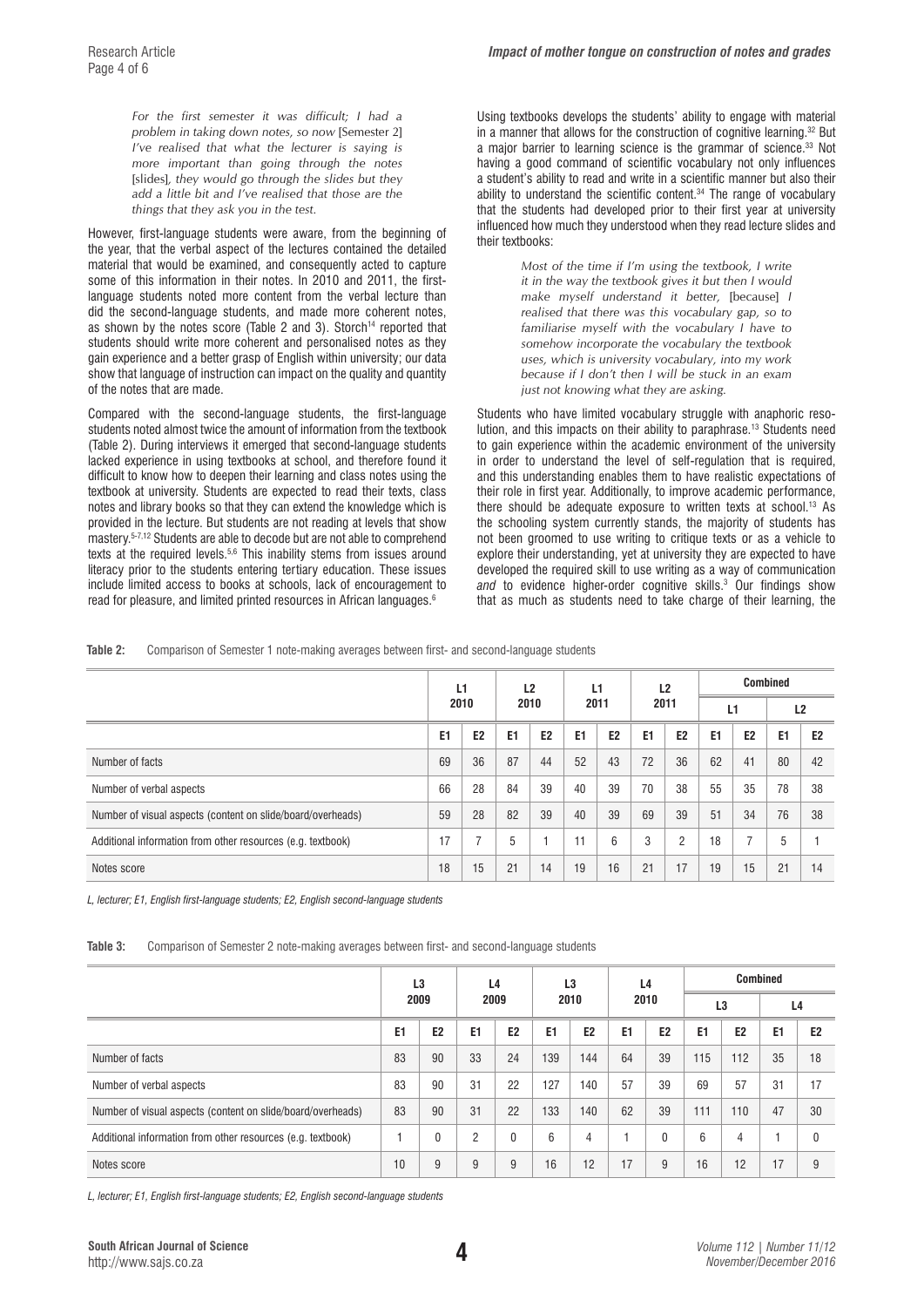university also has an obligation to support these students become academically successful.

A series of workshops that focused on developing the students' abilities to critically read, write and develop an argument $34$  was offered to all first-year students in 2010 and 2011. These workshops aimed to show students how to make meaning of content when they constructed notes. When second-language students saw the value of using their notes as a vehicle for the process of learning and knowledge transformation, their academic performance improved (Table 4).

#### *Language affects the quality of notes and academic performance*

There was a narrower gap between the academic performance of firstand second-language students in 2010 and 2011 compared with those in 2009. Compared with their second-language peers in 2009, the firstlanguage students performed better on all assessments. However, in 2010, the gap in performance between the groups decreased. There was a further decrease in this gap in 2011, and in some assessments the second-language students performed slightly better, on average, than the first-language students (Table 4).

| Table 4: |          |  |  | Assessment averages (%) for first- and second-language |
|----------|----------|--|--|--------------------------------------------------------|
|          | students |  |  |                                                        |

| Assessment | 2009 |                | 2010 |                | 2011 |                | <b>Combined</b> |                |  |
|------------|------|----------------|------|----------------|------|----------------|-----------------|----------------|--|
|            | E1   | E <sub>2</sub> | E1   | E <sub>2</sub> | E1   | E <sub>2</sub> | E1              | E <sub>2</sub> |  |
| Test 1     | 52   | 41             | 68   | 66             | 57   | 58             | 68              | 66             |  |
| Test 2     | 73   | 65             | 50   | 44             | 49   | 52             | 51              | 44             |  |
| Exam 1     | 50   | 39             | 60   | 56             | 56   | 52             | 60              | 56             |  |
| Exam 2     | 45   | 35             | 48   | 39             | 45   | 48             | 50              | 39             |  |
| Test 3     | 52   | 44             | 49   | 44             | 47   | 44             | 50              | 44             |  |
| Test 4     | 62   | 52             | 59   | 55             | 40   | 36             | 60              | 55             |  |
| Exam 3     | 59   | 43             | 50   | 47             | 44   | 45             | 50              | 47             |  |
| Exam 4     | 59   | 52             | 62   | 53             | 48   | 48             | 64              | 53             |  |

While it is possible that the university changed their selection criteria and accepted more academically capable students in 2010 and 2011 than those in 2009 – or that there may have been changes in the teaching and learning environment at school which facilitated the second-language students to develop a higher level of skills relevant to the university academic environment – it is also likely that the improved performance of the first-year second-language students in 2010 and 2011 was a result of the implementation of the workshops. The workshops enabled students to see that the lecturers' slides were not the product that needed to be learnt, but rather that the slides represented a guideline. The students became aware that they needed to read further and personalise their notes with more details. This is evident in the notes scores that the 2010 and 2011 cohorts received compared with the scores of the 2009 cohort (Tables 2 and 3). This finding corroborates that of Pretorius'12 that there is a strong link between an increase in resolution of anaphoric references and proficiency in English. Moreover, in agreement with Carstens and Fletcher9,10, writing interventions can improve academic performance. This study provides some insight into how the use of writing can scaffold second-language learning (and enhance academic performance) within an English-medium university.

During the transformation of notes there was the likelihood of a transformation in the students' knowledge and understanding as well, which then resulted in better comprehension of lecture content. This is because when students revise and personalise their notes they engage more deeply in determining how their understanding of content aligns with what is presented on the lecture slides, i.e. the content that the

lecturer expects students to comprehend. Thus, during the process of revising their notes, students identify gaps in their knowledge and can then seek information from other resources, such as textbooks, to better their understanding. If students are taught to critically analyse texts and arguments, then the process of understanding and critiquing the scientific discourse will be more accessible to them.<sup>33</sup>

# **Conclusion**

First- and second-language students' experience of, and competence in, English influenced the depth of meaning they were able to achieve in class and when reading textbooks; this influence had an impact on the quality of notes that they constructed. The grades that students achieved on assessments were found to be related to the medium of instruction. However, when the students were provided with workshops that focused on writing as a means to promote critical thinking, and thus when notemaking was used as a means to deepen comprehension, there was a general improvement in the standard of notes that second-language students made, and hence in their grades.

By being cognisant of the challenges that second-language students face in both English and biology, lecturers could scaffold their lectures to be more inclusive of these students. It is essential that training be given at the beginning of the year if second-language students are going to gain epistemological access to subjects like biology when they enter university.

# **Acknowledgements**

We thank the students and lecturers who participated in this study and the National Research Foundation of South Africa and the University of the Witwatersrand for funding this research.

# **Authors' contributions**

S.D. conceptualised and designed the project as part of her PhD research; she collected and analysed the data and wrote the manuscript. A.C. and E.B. were supervisors and provided guidance on the study design, data collection, data analysis and write-up.

### **References**

- 1. Fiske EB, Ladd HF. Elusive equity: Education reform in post-apartheid South Africa. Cape Town: HSRC Press; 2004.
- 2. Rollnick M. Current issues and perspectives on second language learning in science. Stud Sci Educ. 2000;35:93–122. [http://dx.doi.](http://dx.doi.org/10.1080/03057260008560156) [org/10.1080/03057260008560156](http://dx.doi.org/10.1080/03057260008560156)
- 3. Kapp R. Students' negotiations of English and literacy in a time of social change. Econ Writ. 2012:591–614.
- 4. Kapp R, Bangeni B. 'I was just never exposed to this argument thing': Using a genre approach to teach academic writing to ESL students in the Humanities. In: Herrington A, Moran C, editors. Genre across the curriculum. Logan, UT: Utah State University Press; 2005. p. 109–127.
- 5. Weideman A, Van Rensburg C. Language proficiency: Current strategies, future remedies. J Lang Teaching. 2002;36:152–164. [http://dx.doi.](http://dx.doi.org/10.4314/jlt.v36i1-2.6010) [org/10.4314/jlt.v36i1-2.6010](http://dx.doi.org/10.4314/jlt.v36i1-2.6010)
- 6. Pretorius EJ. Reading ability and academic performance in South Africa: Are we fiddling while Rome is burning? Lang Matters. 2002;33:169–196. [http://](http://dx.doi.org/10.1080/10228190208566183) [dx.doi.org/10.1080/10228190208566183](http://dx.doi.org/10.1080/10228190208566183)
- 7. Pretorius EJ, Mampuri DM. Playing football without a ball: Langauge, reading and academic performance in a high-poverty school. J Res Reading. 2007;30:38–58.<http://dx.doi.org/10.1111/j.1467-9817.2006.00333.x>
- 8. Pretorius EJ. The comprehension of logical relations in expository texts by students who study through the medium of ESL. System. 2006;34:432–450. <http://dx.doi.org/10.1016/j.system.2006.02.003>
- 9. Carstens A. Generic versus discipline-specific writing interventions: Report on a quasi-experiment. South Afr Linguist Appl Lang Stud. 2011;29:149–165. <http://dx.doi.org/10.2989/16073614.2011.633363>
- 10. Carstens A, Fletcher L. Quantitative evaluation of a subject-specific essaywriting intervention. South Afr Linguist Appl Lang Stud. 2009;27:319–332. <http://dx.doi.org/10.2989/SALALS.2009.27.3.9.943>